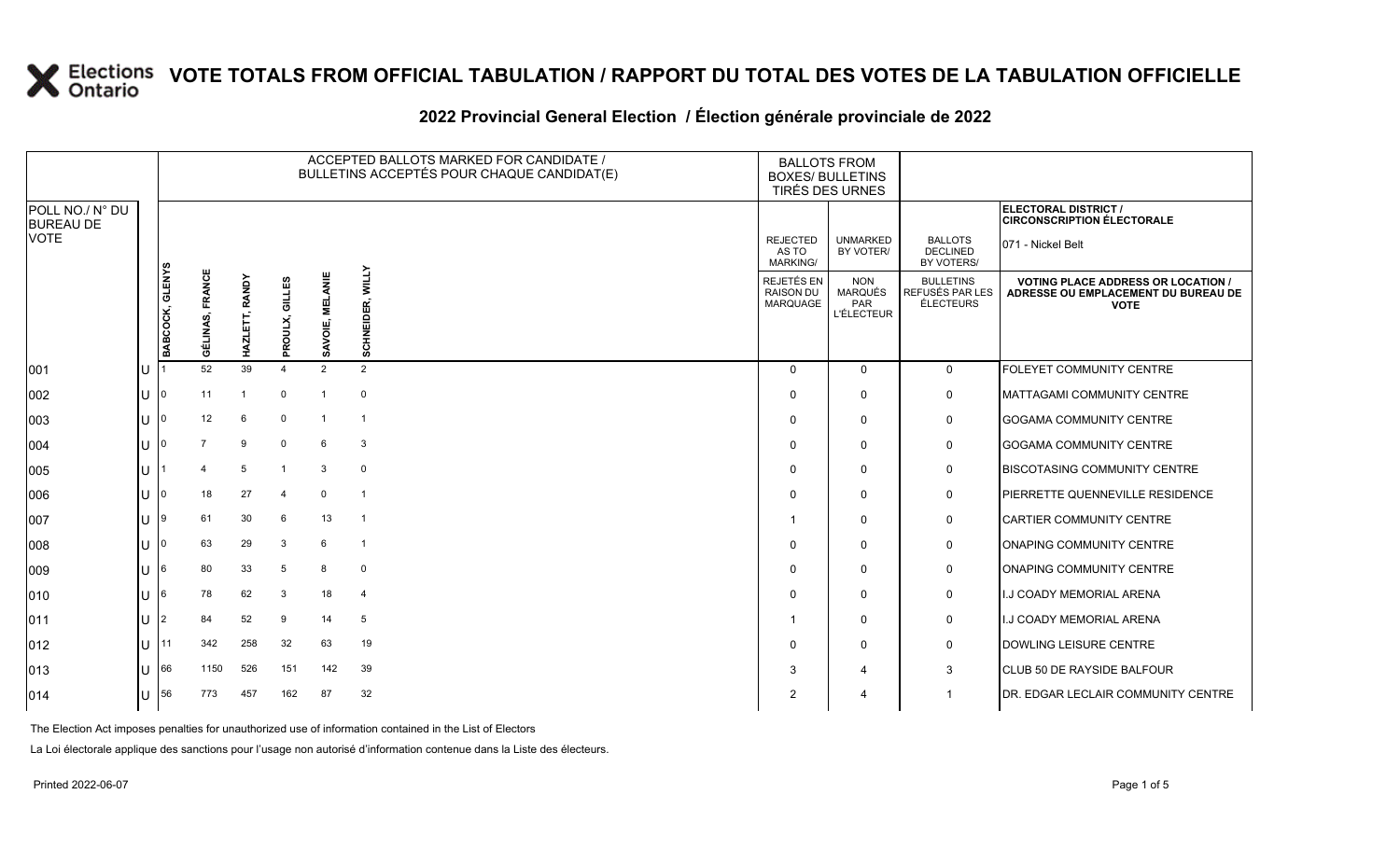### **2022 Provincial General Election / Élection générale provinciale de 2022**

|                                     |     |                 |                 |                |                   | ACCEPTED BALLOTS MARKED FOR CANDIDATE /<br>BULLETINS ACCEPTÉS POUR CHAQUE CANDIDAT(E) | <b>BALLOTS FROM</b><br><b>BOXES/ BULLETINS</b><br>TIRÉS DES URNES |                                            |                                                          |                                                         |                                                                                                 |
|-------------------------------------|-----|-----------------|-----------------|----------------|-------------------|---------------------------------------------------------------------------------------|-------------------------------------------------------------------|--------------------------------------------|----------------------------------------------------------|---------------------------------------------------------|-------------------------------------------------------------------------------------------------|
| POLL NO./ N° DU<br><b>BUREAU DE</b> |     |                 |                 |                |                   |                                                                                       |                                                                   |                                            |                                                          |                                                         | ELECTORAL DISTRICT /<br><b>CIRCONSCRIPTION ÉLECTORALE</b>                                       |
| <b>VOTE</b>                         |     |                 |                 |                |                   |                                                                                       |                                                                   | <b>REJECTED</b><br>AS TO<br>MARKING/       | <b>UNMARKED</b><br>BY VOTER/                             | <b>BALLOTS</b><br><b>DECLINED</b><br>BY VOTERS/         | 071 - Nickel Belt                                                                               |
|                                     |     | BABCOCK, GLENYS | GÉLINAS, FRANCE | HAZLETT, RANDY | GILLES<br>PROULX, | SAVOIE, MELANIE                                                                       | <b>WILLY</b><br>SCHNEIDER,                                        | REJETÉS EN<br><b>RAISON DU</b><br>MARQUAGE | <b>NON</b><br><b>MARQUÉS</b><br>PAR<br><b>L'ÉLECTEUR</b> | <b>BULLETINS</b><br>REFUSÉS PAR LES<br><b>ÉLECTEURS</b> | <b>VOTING PLACE ADDRESS OR LOCATION /</b><br>ADRESSE OU EMPLACEMENT DU BUREAU DE<br><b>VOTE</b> |
| $ 015\rangle$                       | lU  | 13              | 256             | 145            | 51                | 48                                                                                    | 5                                                                 | 2                                          | $\Omega$                                                 | $\mathbf 0$                                             | SENATOR RHÉAL BÉLISLE CULTURAL<br><b>CENTRE</b>                                                 |
| 016                                 | lu  | 41              | 749             | 443            | 146               | 106                                                                                   | 15                                                                | 4                                          | 6                                                        |                                                         | <b>RAYMOND PLOURDE ARENA</b>                                                                    |
| $ 017\rangle$                       | lu  | 32              | 668             | 396            | 121               | 73                                                                                    | 30                                                                | 3                                          | $\overline{2}$                                           | $\mathbf 1$                                             | <b>HOWARD ARMSTRONG RECREATION</b><br><b>CENTRE</b>                                             |
| $ 018\rangle$                       | lu  | $ 22\rangle$    | 630             | 331            | 132               | 92                                                                                    | 17                                                                | $\Omega$                                   | $\Omega$                                                 | $\mathbf 0$                                             | <b>ICENTENNIAL COMMUNITY CENTRE</b>                                                             |
| $ 019\rangle$                       | lu. | 21              | 353             | 208            | 69                | 54                                                                                    | 8                                                                 | $\overline{2}$                             | $\overline{1}$                                           | $\mathsf{O}$                                            | LÉCOLE SECONDAIRE HANMER                                                                        |
| 020                                 | lu  | 23              | 352             | 283            | 47                | 65                                                                                    | 10                                                                | $\Omega$                                   | 2                                                        | $\overline{2}$                                          | CAPREOL COMMUNITY CENTRE                                                                        |
| 021                                 | lu. |                 | 25              | 3              | 5                 | $\mathbf 0$                                                                           | $\mathbf 0$                                                       | $\Omega$                                   | $\Omega$                                                 | $\mathsf{O}$                                            | <b>WAHNAPITAE FIRST NATION BAND OFFICE</b>                                                      |
| 022                                 | lu  |                 | 79              | 55             | 10                | 5                                                                                     | $\overline{4}$                                                    | 3                                          | $\mathbf 0$                                              | $\mathbf 0$                                             | <b>SKEAD SENIOR CITIZEN CLUB</b>                                                                |
| 023                                 | lu  | 5               | 47              | 40             | 15                | 3                                                                                     | $\overline{1}$                                                    | $\Omega$                                   | $\Omega$                                                 | $\mathsf{O}$                                            | <b>ISKEAD SENIOR CITIZEN CLUB</b>                                                               |
| 024                                 | ΙU  |                 | 51              | 26             | 9                 | 2                                                                                     | $\overline{1}$                                                    |                                            | $\mathbf 0$                                              | $\mathsf{O}$                                            | <b>FALCONBRIDGE COMMUNITY CENTRE</b>                                                            |
| 025                                 | lu  |                 | 57              | 16             | 11                | -1                                                                                    | $\mathbf 0$                                                       | $\Omega$                                   | $\mathbf 0$                                              | $\mathbf 0$                                             | <b>FALCONBRIDGE COMMUNITY CENTRE</b>                                                            |
| 026                                 | lU  | 49              | 800             | 511            | 171               | 85                                                                                    | 20                                                                | $\overline{2}$                             | 5                                                        | $\overline{1}$                                          | <b>GARSON COMMUNITY CENTRE</b>                                                                  |
| 027                                 | lu  | 62              | 446             | 460            | 125               | 42                                                                                    | 17                                                                |                                            | $\mathbf 0$                                              | 2                                                       | <b>LOCKERBY LEGION BRANCH 564</b>                                                               |

The Election Act imposes penalties for unauthorized use of information contained in the List of Electors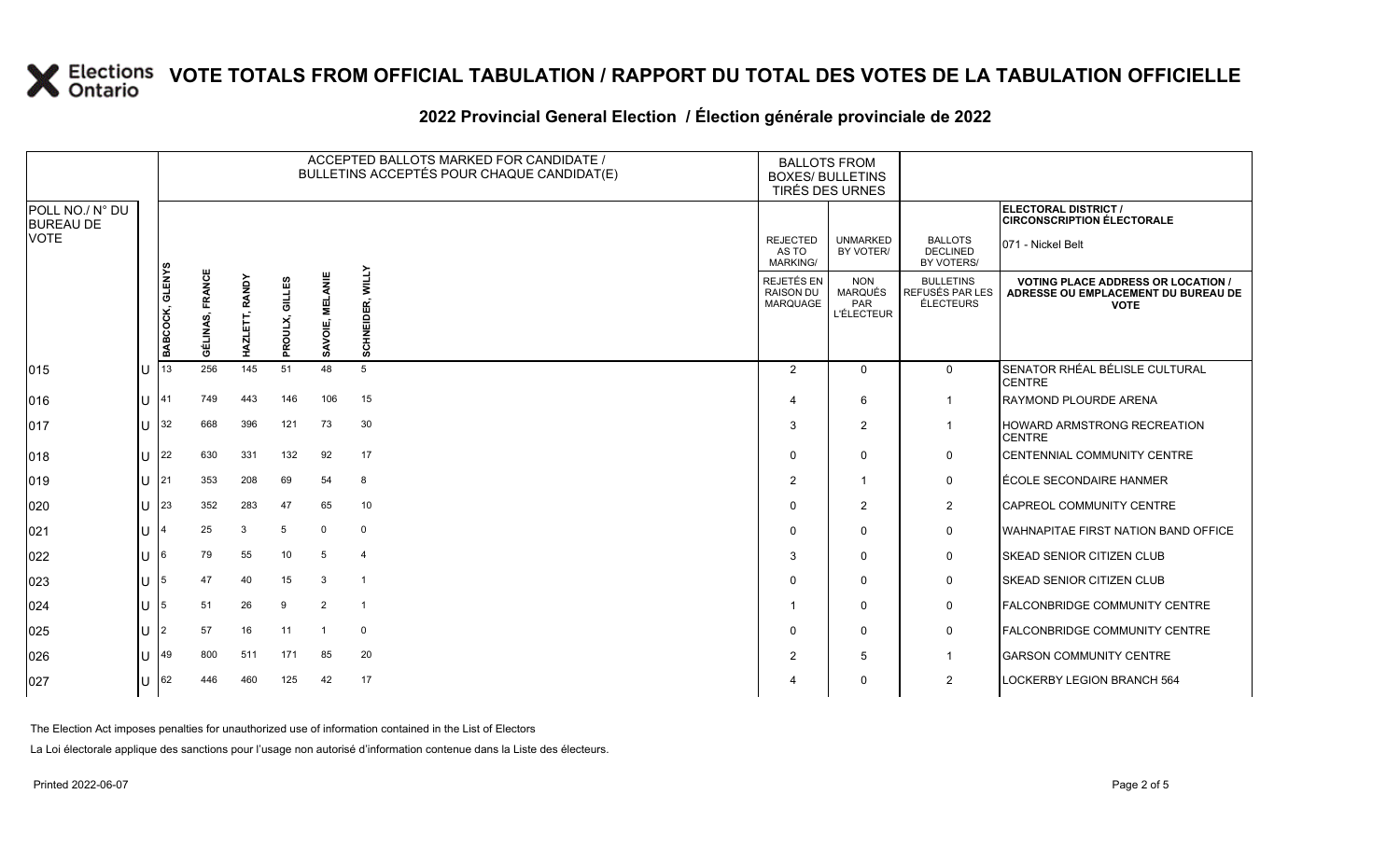### **2022 Provincial General Election / Élection générale provinciale de 2022**

|                                     |              |                 |                 |                          |                   | ACCEPTED BALLOTS MARKED FOR CANDIDATE /<br>BULLETINS ACCEPTÉS POUR CHAQUE CANDIDAT(E) |                            |                                             | <b>BALLOTS FROM</b><br><b>BOXES/ BULLETINS</b><br>TIRÉS DES URNES |                                                  |                                                                                                 |
|-------------------------------------|--------------|-----------------|-----------------|--------------------------|-------------------|---------------------------------------------------------------------------------------|----------------------------|---------------------------------------------|-------------------------------------------------------------------|--------------------------------------------------|-------------------------------------------------------------------------------------------------|
| POLL NO./ N° DU<br><b>BUREAU DE</b> |              |                 |                 |                          |                   |                                                                                       |                            |                                             |                                                                   |                                                  | ELECTORAL DISTRICT /<br><b>CIRCONSCRIPTION ÉLECTORALE</b>                                       |
| <b>VOTE</b>                         |              |                 |                 |                          |                   |                                                                                       |                            | <b>REJECTED</b><br>AS TO<br><b>MARKING/</b> | <b>UNMARKED</b><br>BY VOTER/                                      | <b>BALLOTS</b><br><b>DECLINED</b><br>BY VOTERS/  | 071 - Nickel Belt                                                                               |
|                                     |              | BABCOCK, GLENYS | GÉLINAS, FRANCE | <b>RANDY</b><br>HAZLETT, | GILLES<br>PROULX, | <b>MELANI</b><br>ᇹ<br>ŠAV                                                             | <b>WILLY</b><br>SCHNEIDER, | REJETÉS EN<br><b>RAISON DU</b><br>MARQUAGE  | <b>NON</b><br><b>MARQUÉS</b><br>PAR<br><b>L'ÉLECTEUR</b>          | <b>BULLETINS</b><br>REFUSÉS PAR LES<br>ÉLECTEURS | <b>VOTING PLACE ADDRESS OR LOCATION /</b><br>ADRESSE OU EMPLACEMENT DU BUREAU DE<br><b>VOTE</b> |
| 028                                 | U            | 46              | 380             | 302                      | 152               | 29                                                                                    | 10                         | -1                                          | 3                                                                 | $\mathbf 0$                                      | <b>GERRY MCCRORY COUNTRYSIDE SPORTS</b><br><b>COMPLEX</b>                                       |
| 029                                 | U            | 25              | 303             | 162                      | 58                | 35                                                                                    | 15                         | $\overline{2}$                              | $\mathbf 0$                                                       | 0                                                | TOE BLAKE MEMORIAL ARENA                                                                        |
| 030                                 | ΙU           | 127             | 276             | 202                      | 48                | 41                                                                                    | 20                         | $\Omega$                                    | $\overline{2}$                                                    | $\overline{1}$                                   | <b>WAHNAPITAE COMMUNITY CENTRE</b>                                                              |
| 031                                 | lu -         | 11              | 130             | 71                       | 32                | $\overline{7}$                                                                        | $\overline{4}$             | 3                                           | -1                                                                | $\mathbf 1$                                      | <b>ESTAIRE-WANUP FIRE HALL</b>                                                                  |
| 032                                 | $\bigcup$ 10 |                 | 112             | 87                       | 27                | 13                                                                                    | -6                         | $\Omega$                                    | 0                                                                 | $\mathbf 1$                                      | <b>ESTAIRE-WANUP FIRE HALL</b>                                                                  |
| 033                                 | ΠL           | 12              | 70              | 88                       | 27                | $\overline{7}$                                                                        | 8                          | $\Omega$                                    | $\mathbf{0}$                                                      | 0                                                | <b>ALBAN COMMUNITY CENTRE</b>                                                                   |
| 034                                 | U            |                 | 93              | 73                       | 12                | 3                                                                                     | $\overline{7}$             |                                             | $\mathbf 0$                                                       | 0                                                | <b>ALBAN COMMUNITY CENTRE</b>                                                                   |
| 035                                 | IU.          | 10              | 53              | 2                        | $\overline{7}$    |                                                                                       | $\overline{1}$             | $\Omega$                                    | $\mathbf{0}$                                                      | 0                                                | ATIKAMEKSHENG ANISHNAWBEK C.C.                                                                  |
| 036                                 | lu           | 13              | 110             | 67                       | 16                | $\overline{7}$                                                                        | $\overline{2}$             | $\Omega$                                    | $\mathbf{0}$                                                      | 0                                                | NAUGHTON COMMUNITY CENTRE                                                                       |
| 037                                 | U            |                 | 63              | 77                       | 15                | 11                                                                                    | $\overline{1}$             |                                             | $\Omega$                                                          | 0                                                | NAUGHTON COMMUNITY CENTRE                                                                       |
| 038                                 | lU.          | 160             | 860             | 534                      | 163               | 75                                                                                    | 20                         |                                             | $\mathbf{0}$                                                      | 0                                                | T.M. DAVIES COMMUNITY CENTRE                                                                    |
| 039                                 | ΙU           | l2              | 67              | 49                       | 2                 | 14                                                                                    | 6                          | $\Omega$                                    | $\Omega$                                                          | 0                                                | <b>R.H. MURRAY PUBLIC SCHOOL</b>                                                                |
| 040                                 | U            | 12              | 99              | 59                       | 10                | $\overline{7}$                                                                        | $\overline{7}$             | $\Omega$                                    | $\mathbf{0}$                                                      | 0                                                | <b>R.H. MURRAY PUBLIC SCHOOL</b>                                                                |
| 041                                 | U            | 11              | 82              | 75                       | 20                | 9                                                                                     | 5                          | $\Omega$                                    | $\Omega$                                                          | 0                                                | PENAGE ROAD COMMUNITY CENTRE                                                                    |

The Election Act imposes penalties for unauthorized use of information contained in the List of Electors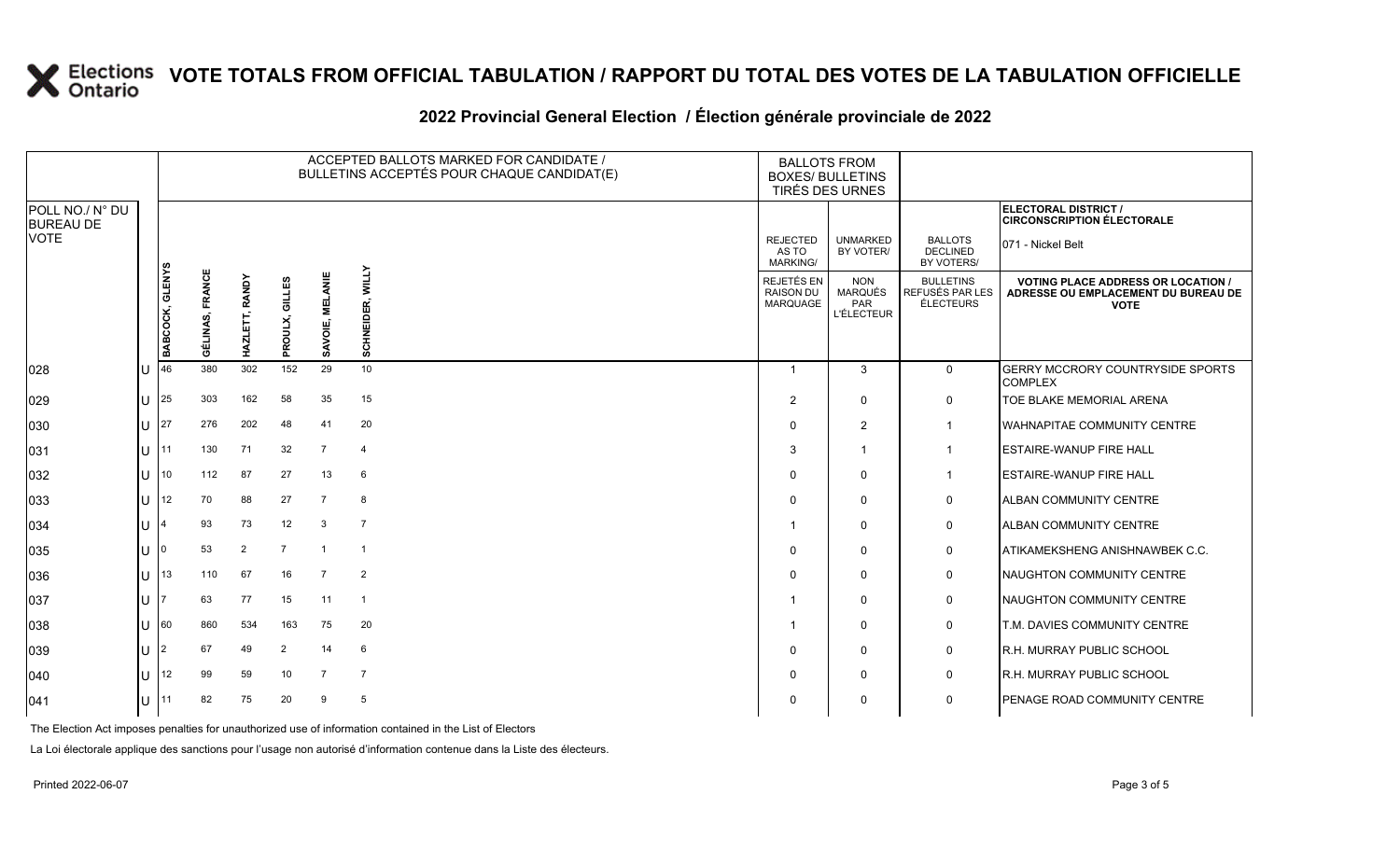### **2022 Provincial General Election / Élection générale provinciale de 2022**

|                                     |    |                 |                           |                |                   |                           | ACCEPTED BALLOTS MARKED FOR CANDIDATE /<br>BULLETINS ACCEPTÉS POUR CHAQUE CANDIDAT(E) | <b>BALLOTS FROM</b><br><b>BOXES/ BULLETINS</b><br>TIRÉS DES URNES |                                                          |                                                  |                                                                                                 |
|-------------------------------------|----|-----------------|---------------------------|----------------|-------------------|---------------------------|---------------------------------------------------------------------------------------|-------------------------------------------------------------------|----------------------------------------------------------|--------------------------------------------------|-------------------------------------------------------------------------------------------------|
| POLL NO./ N° DU<br><b>BUREAU DE</b> |    |                 |                           |                |                   |                           |                                                                                       |                                                                   |                                                          |                                                  | ELECTORAL DISTRICT /<br><b>CIRCONSCRIPTION ÉLECTORALE</b>                                       |
| <b>VOTE</b>                         |    |                 |                           |                |                   |                           |                                                                                       | <b>REJECTED</b><br>AS TO<br><b>MARKING/</b>                       | <b>UNMARKED</b><br>BY VOTER/                             | <b>BALLOTS</b><br><b>DECLINED</b><br>BY VOTERS/  | 071 - Nickel Belt                                                                               |
|                                     |    | BABCOCK, GLENYS | <b>FRANCE</b><br>GÉLINAS, | HAZLETT, RANDY | GILLES<br>PROULX, | <b>MELANIE</b><br>SAVOIE, | <b>WILLY</b><br>SCHNEIDER,                                                            | REJETÉS EN<br><b>RAISON DU</b><br><b>MARQUAGE</b>                 | <b>NON</b><br><b>MARQUÉS</b><br>PAR<br><b>L'ÉLECTEUR</b> | <b>BULLETINS</b><br>REFUSÉS PAR LES<br>ÉLECTEURS | <b>VOTING PLACE ADDRESS OR LOCATION /</b><br>ADRESSE OU EMPLACEMENT DU BUREAU DE<br><b>VOTE</b> |
| $ 042\rangle$                       | lU |                 | 91                        | 62             | 10 <sup>°</sup>   | 21                        | 5                                                                                     | 2                                                                 | $\Omega$                                                 | $\overline{0}$                                   | BEAVER LAKE SPORTS AND CULTURAL CLUB                                                            |
| 700                                 | lu |                 | 27                        | 6              | 12                | $\overline{2}$            | 2                                                                                     |                                                                   | $\Omega$                                                 | $\mathbf 0$                                      | <b>VILLA ST. GABRIEL VILLA OF SUDBURY</b>                                                       |
| 701                                 | lU | 0               | 10                        | -1             | 8                 | $\mathbf 0$               | $\overline{2}$                                                                        | $\mathbf 0$                                                       |                                                          | $\mathbf 0$                                      | <b>ELIZABETH CENTRE</b>                                                                         |
| 702                                 | hт |                 | 50                        | 25             | 21                | $\overline{0}$            | $\mathbf 0$                                                                           |                                                                   | $\Omega$                                                 | $\overline{1}$                                   | CHARTWELL MEADOWBROOK RETIREMENT<br><b>VILLAGE</b>                                              |
| ADV001                              |    | 14              | 320                       | 139            | 58                | 15                        | $\overline{7}$                                                                        |                                                                   | -1                                                       | 3                                                | PLACE BONAVENTURE MALL                                                                          |
| ADV002                              |    | 33              | 739                       | 346            | 144               | 72                        | 22                                                                                    | 21                                                                | $\boldsymbol{\Delta}$                                    | $\mathbf 0$                                      | PLACE BONAVENTURE MALL                                                                          |
| ADV003                              |    | <sup>0</sup>    | 32                        | 18             | -1                | 2                         | $\mathbf{0}$                                                                          | $\Omega$                                                          | 0                                                        | $\mathbf 0$                                      | <b>GOGAMA COMMUNITY CENTRE</b>                                                                  |
| ADV004                              |    | 20              | 600                       | 297            | 164               | 36                        | 8                                                                                     |                                                                   | $\Omega$                                                 | $\mathbf 0$                                      | RAYMOND PLOURDE ARENA                                                                           |
| ADV005                              |    | 28              | 694                       | 388            | 95                | 29                        | 13                                                                                    |                                                                   | $\overline{2}$                                           | $\mathbf 0$                                      | <b>T.M. DAVIES COMMUNITY CENTRE</b>                                                             |
| ADV006                              |    | 28              | 960                       | 414            | 188               | 62                        | 19                                                                                    |                                                                   | $\Omega$                                                 | $\mathbf 0$                                      | <b>VALLEY EAST CITIZEN SERVICE CENTRE</b>                                                       |
| ADV007                              |    | 27              | 556                       | 330            | 130               | 27                        | 8                                                                                     | $\boldsymbol{\varDelta}$                                          | $\overline{2}$                                           | $\mathbf 0$                                      | <b>GARSON COMMUNITY CENTRE</b>                                                                  |
| ADV008                              |    | 45              | 513                       | 375            | 140               | 13                        | 9                                                                                     | $\Omega$                                                          | $\boldsymbol{\Delta}$                                    | $\mathbf 0$                                      | <b>GERRY MCCRORY COUNTRYSIDE SPORTS</b><br><b>COMPLEX</b>                                       |
| ADV009                              |    | 14              | 526                       | 242            | 110               | 17                        | 6                                                                                     | -3                                                                |                                                          | $\mathbf 0$                                      | DR. EDGAR LECLAIR COMMUNITY CENTRE                                                              |

The Election Act imposes penalties for unauthorized use of information contained in the List of Electors